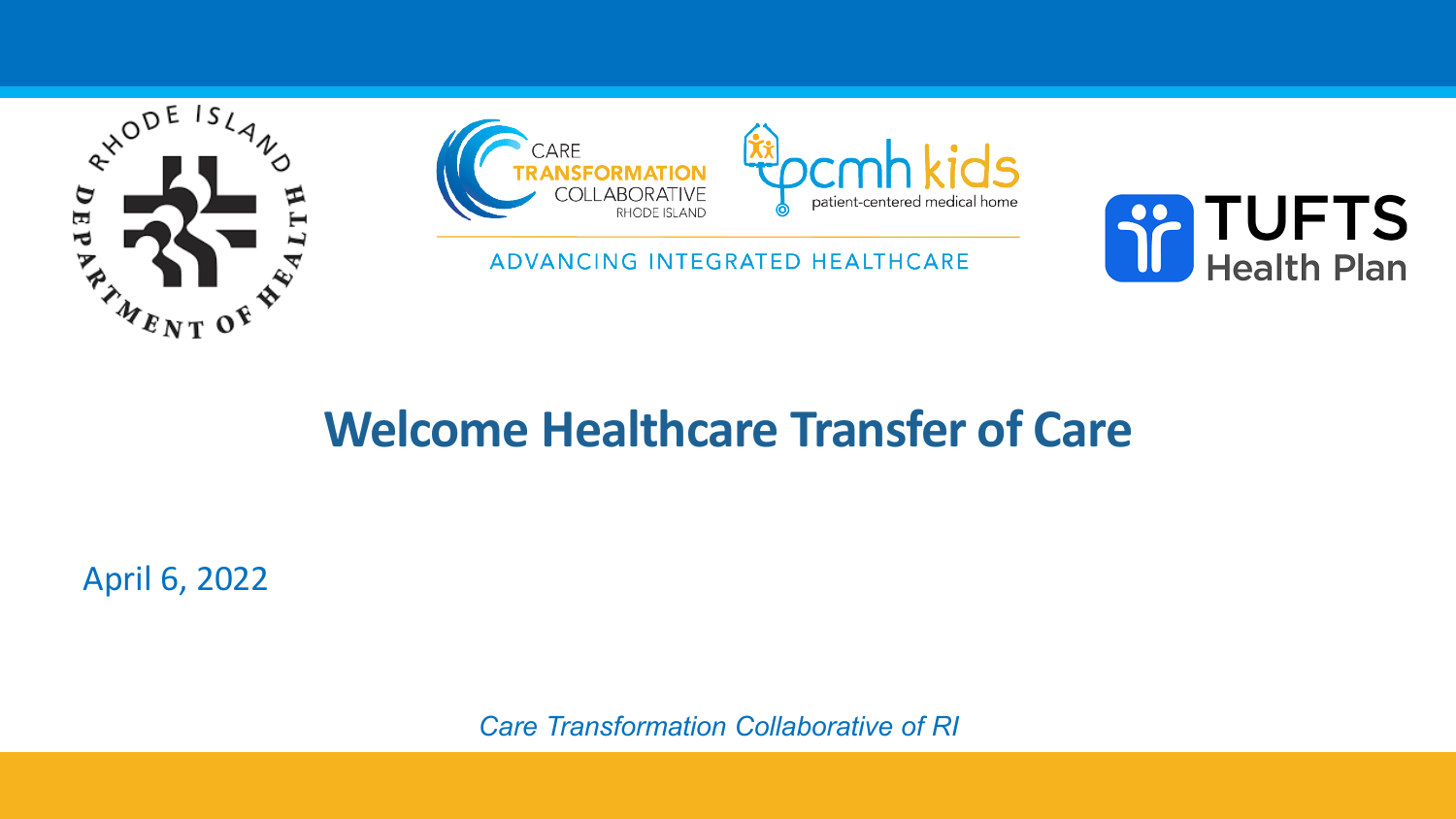

ADVANCING INTEGRATED HEALTHCARE

# **Agenda**

| <b>Topic</b><br><b>Presenter(s)</b>                                                                         | <b>Duration</b> |
|-------------------------------------------------------------------------------------------------------------|-----------------|
| Welcome & review of Agenda<br><b>Susanne Campbell, CTC-RI Senior Program Director</b>                       | 5 minutes       |
| <b>Dyads Report Out</b><br>Patience White & Peggy McManus to assist with Q&A                                | 40 minutes      |
| Tips for increasing show rates and engagement<br>Patience White and Peggy McManus to assist with Q&A        | 15 minutes      |
| <b>Survey Results (Patient and Practice feedback)</b><br>Patricia Flanagan, MD, FAAP & Beth Lange, MD, FAAP | 15 minutes      |
| <b>Transition of Care Payment Advocacy Efforts</b><br>The National Alliance of Adolescent Health            | 15 minutes      |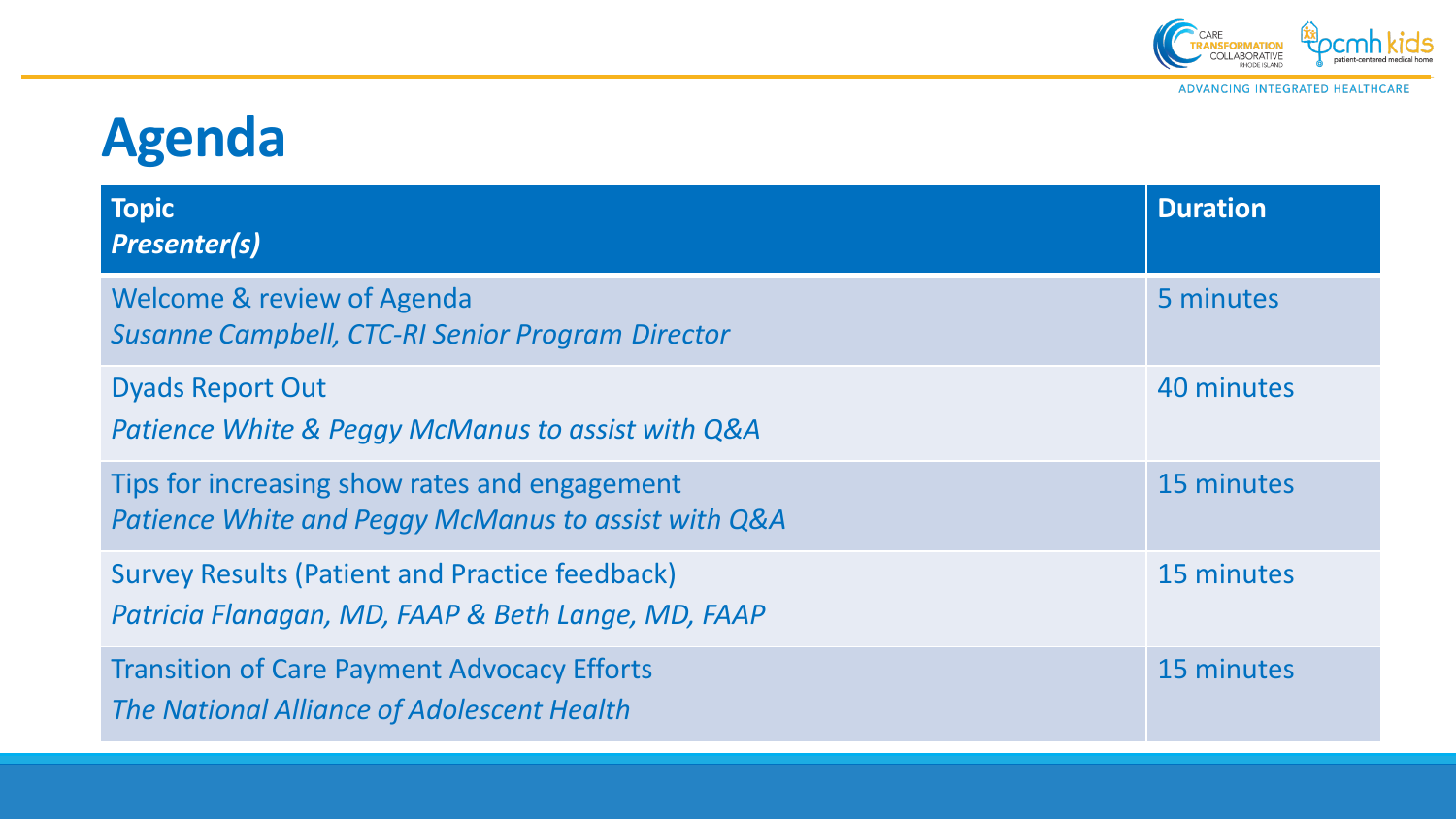# **# of patients transferred**



 $\mathscr{O}$ 

ADVANCING INTEGRATED HEALTHCARE

| <b>Dyad</b>                                | <b>Transferred</b> | <b>Scheduled to be</b><br><b>Transferred</b> | # of surveys<br>received |
|--------------------------------------------|--------------------|----------------------------------------------|--------------------------|
| <b>PCHC-Randall</b>                        | 5                  | $\Omega$                                     | 5                        |
| <b>PCHC-Chafee</b>                         | 6                  | $\Omega$                                     | 5                        |
| <b>PCHC - Capitol</b>                      | $\overline{4}$     | 3                                            | $\overline{4}$           |
| Hasbro PPC / CPC                           | $\overline{4}$     | $\mathbf 1$                                  | 3                        |
| Nevola/Grande                              | $\mathbf{1}$       | $\overline{4}$                               | $\Omega$                 |
| <b>Coastal Waterman/East</b><br>Providence | 5                  | $\overline{3}$                               | 5                        |
| <b>Coastal NBP / EGPC</b>                  | $\overline{4}$     | $\mathbf{1}$                                 | $\Omega$                 |
| <b>Total</b>                               | 29                 | 12                                           | 22                       |

A/5/2022 **Prepared by Care Transformation Collaborative of RI 3** Also and 3 and 3 Also and 3 and 3 and 3 and 3 and 3 and 3 and 3 and 3 and 3 and 3 and 3 and 3 and 3 and 3 and 3 and 3 and 3 and 3 and 3 and 3 and 3 and 3 a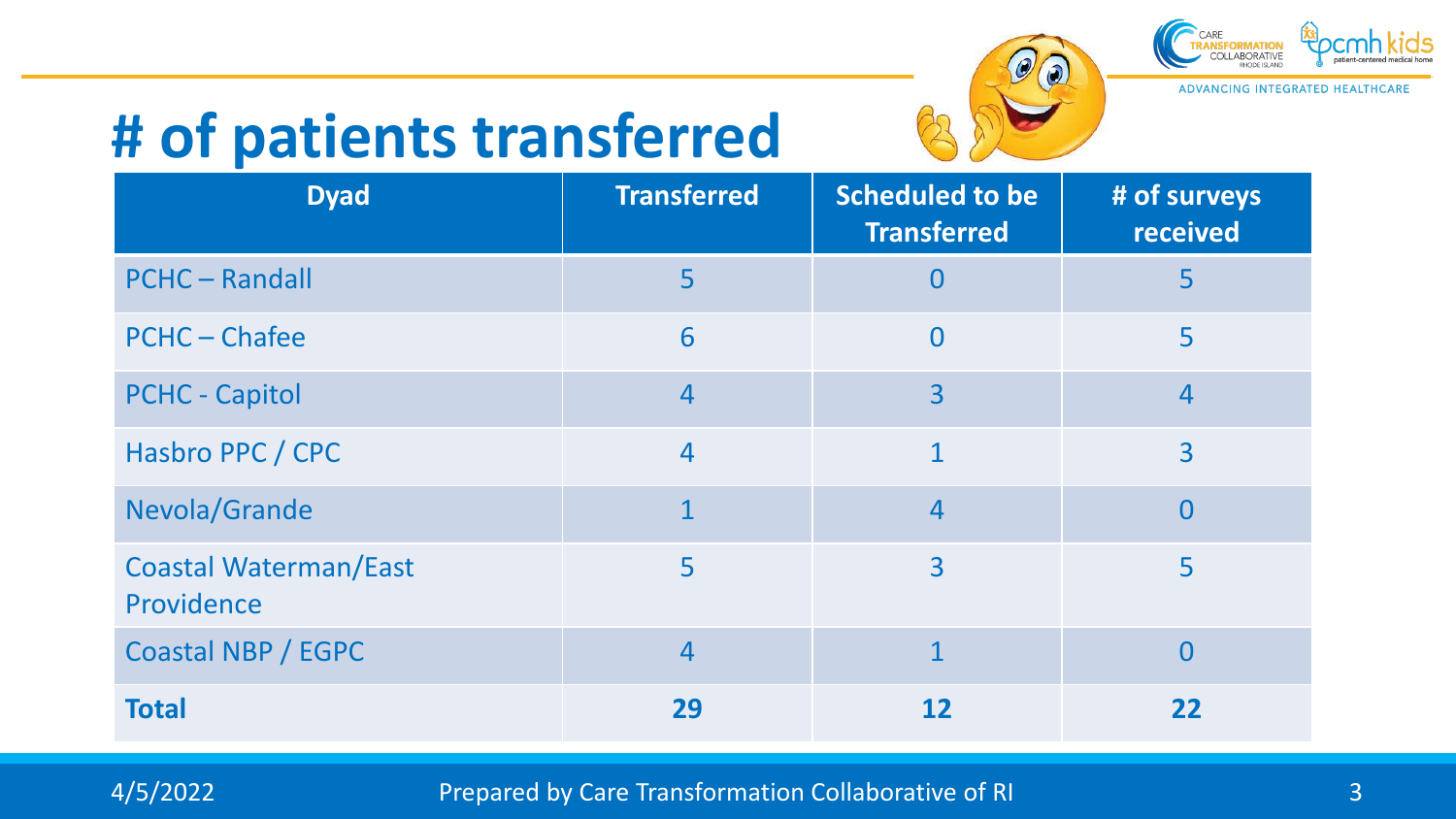### **DYAD: Providence Community Health Centers**



ADVANCING INTEGRATED HEALTHCA

**What did we learn?** The tools were helpful. We modified them to meet the needs of our practice and we were able to develop an organizational practice guideline. The tracking mechanism was helpful with hopes that at some point we can automate it. There were mixed feeling across the sites related to the readiness survey.

**Did the adult practice find it helpful to receive a summary?** We have a shared EMR. The note from the last pediatric transition visit serves as the summary, and providers can refer to it, but not all do.

**What did we learn from youth feedback?** Positive feedback based on the surveys.

### **2 things your practices/team will commit to continue doing:**

- 1. We will continue to use this process and make modifications as we move to the new EMR.
- 2. We will make sure that workflows are optimized within the new system.
- 3. We piloted this program at three sites and developed organizational guidelines. We will be rolling it out to all the sites for PCHC.

**How are you going to measure success?** Implementation of this process at all the sites and movement on our annual well visit measure for youth 18-21.

**What recommendations do you have for the next cohort?** Have someone from the care teams participate as part of the meetings with the practice facilitator.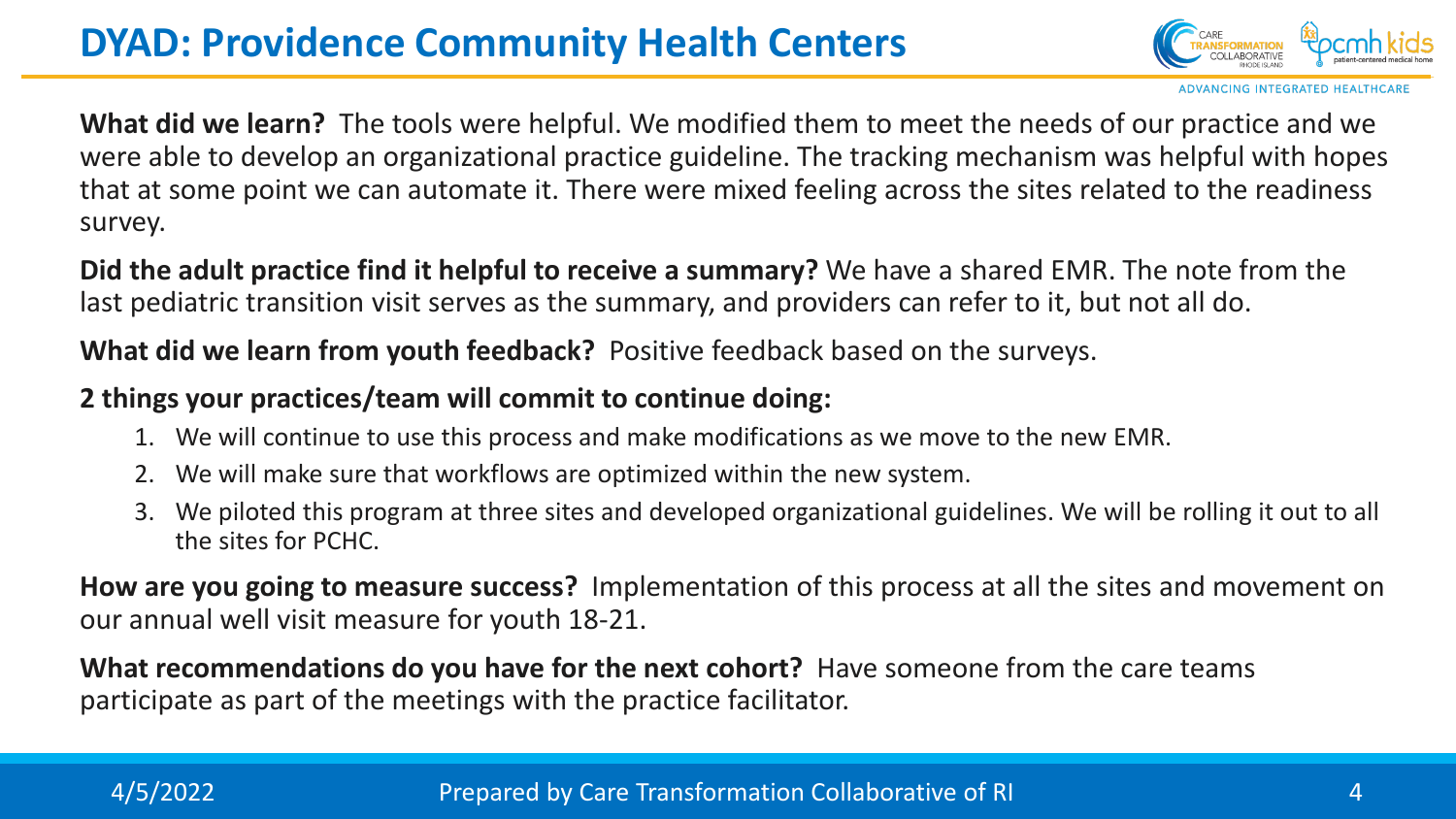

**CING INTEGRATED HEALT** 

**What did we learn?** That this is a smoother process and builds on the work that we have already in place in working with families about transitions at the earlier adolescent visits. We also learned that a crucial step is the young adult keeping that first appointment with the adult provider. An opportunity for improvement will be to work on supporting the YA to attend that first adult visit.

**Did the adult practice find it helpful to receive a summary of the pediatric transition visit?** Yes, it was nice to see the YA as a human and connect to the Peds PCP - easy to reach out and ask a question after this.

**What did we learn from youth feedback?** They seemed ready to transition. Many of the YA did not feel that a joint visit would be helpful.

### **2 things your practices/team will commit to continue doing:**

**Hasbro:** we will broaden this process to include other faculty and resident providers up to 35 patients. we will work on strategies to encourage young adult attendance at the first adult provider visit.

**CPC:** facilitate expanding to residents in pediatrics and internal med and add a site at The Miriam Hospital/Fain.

**How are you going to measure success:** We will measure the number of YA patients who successfully have their first visits with adult provider

**What recommendations do you have for the next cohort** 1) start the discussion of transition at earlier adolescent visits 2) look at strategies to encourage YA attendance at first appointment with adult provider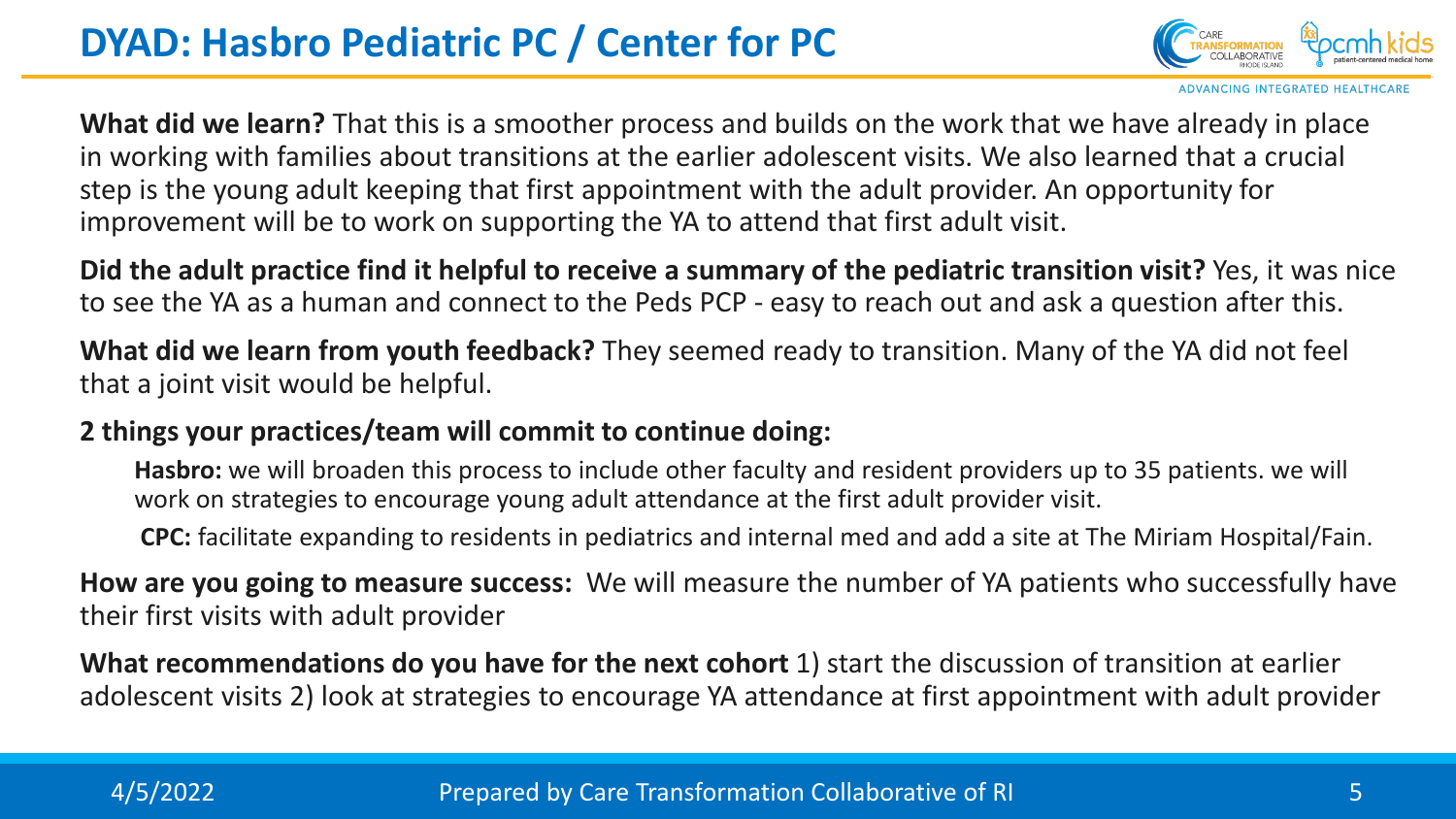**ADVANCING INTEGRATED HEALTHCAR** 

**What did we learn?** Transitions are complicated and require far more preparation, organization, policy development and review, and teamwork than previously thought.

**Did the adult practice find it helpful to receive a summary?** I hope so. We will be integrating our automated summary/problem list/care team list/comment document into CNE's version of Epic.

**What did we learn from youth feedback?** Those patients invested in their care are very particular about where they will transition; those that are not present the challenges of self-investment in their care and appropriate follow-up with any clinician.

### **2 things your practices/team will commit to continue doing?**

- 1. Organized comprehensive Medical Summaries with commentary and communication for the adult provider
- 2. Reviewing our transition policy with all eligible young adults in-office together with/without parents present as visit dictates.

**How are you going to measure success?** A successful transition/first visit to the adult practice with a brief follow-up with patient after their first visit.

**What recommendations do you have for the next cohort?** Start implementing strategies early! Patients will likely need time and multiple discussions to feel reassured enough to participate and proceed.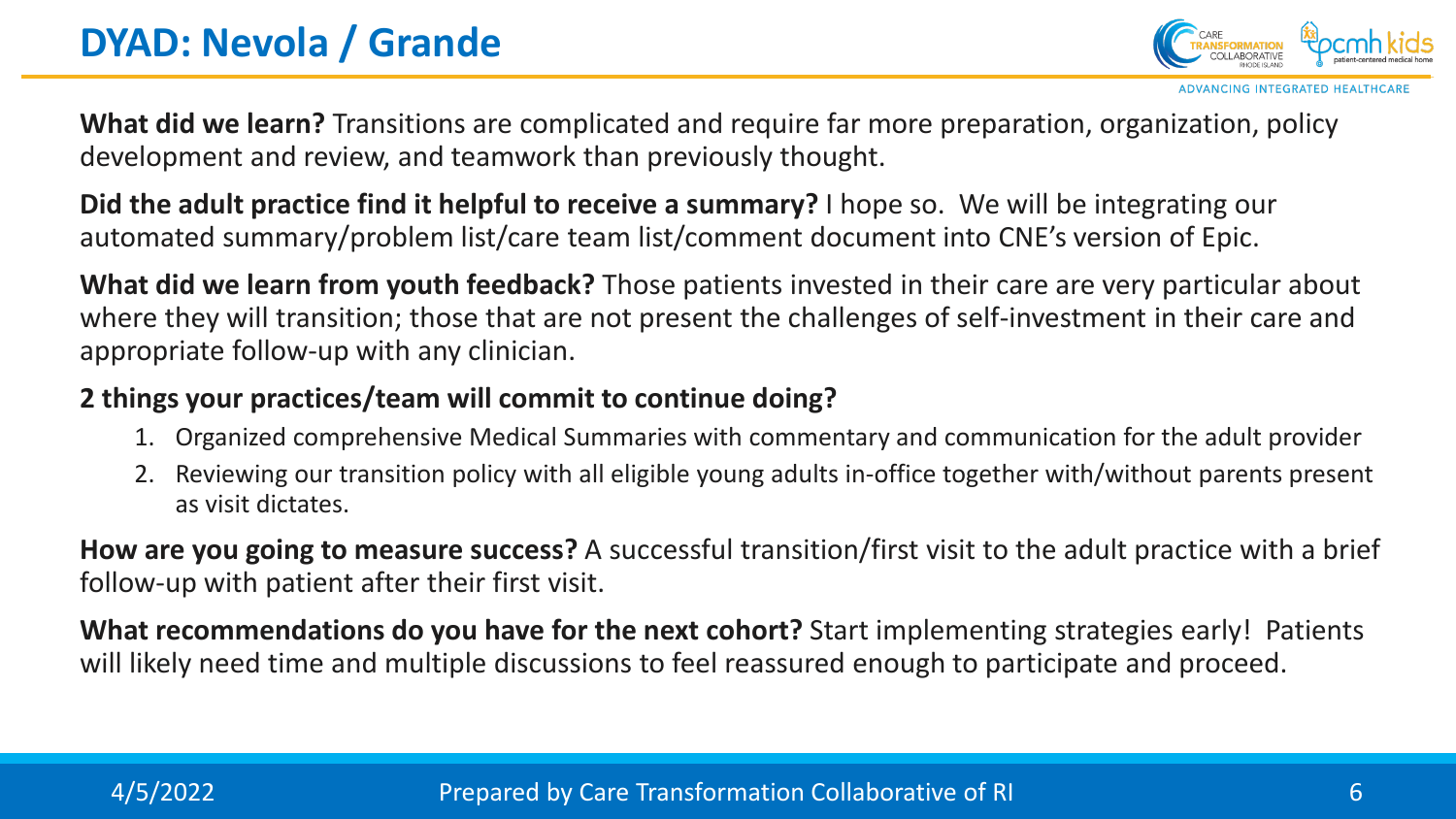**DYAD: Coastal Medical E Providence IM/Waterman Peds**



What did we learn? When YA's are involved in their goals of care, their engagement and appointment outcomes are successful

### **Did the adult practice find it helpful to receive a summary?** Yes

**What did we learn from youth feedback?** YA's scored high scores as a result of confidence in the preparation and dialogue between both the pediatric and adult offices upon the initial transition

### **2 things your practices/team will commit to continue doing**

- 1. Continue warm handoff between pediatric and adult offices
- 2. Continue to encourage transition of care within the Coastal Medical network of practices

**How are you going to measure success?** Strongly consider feedback survey at completion of visit; involve various departments to initiate process

**What recommendations do you have for the next cohort?** Ensure open lines of communication and processes are defined and followed through with both pediatric and adult practices so that transition is smooth and organized. This approach was very successful with our team!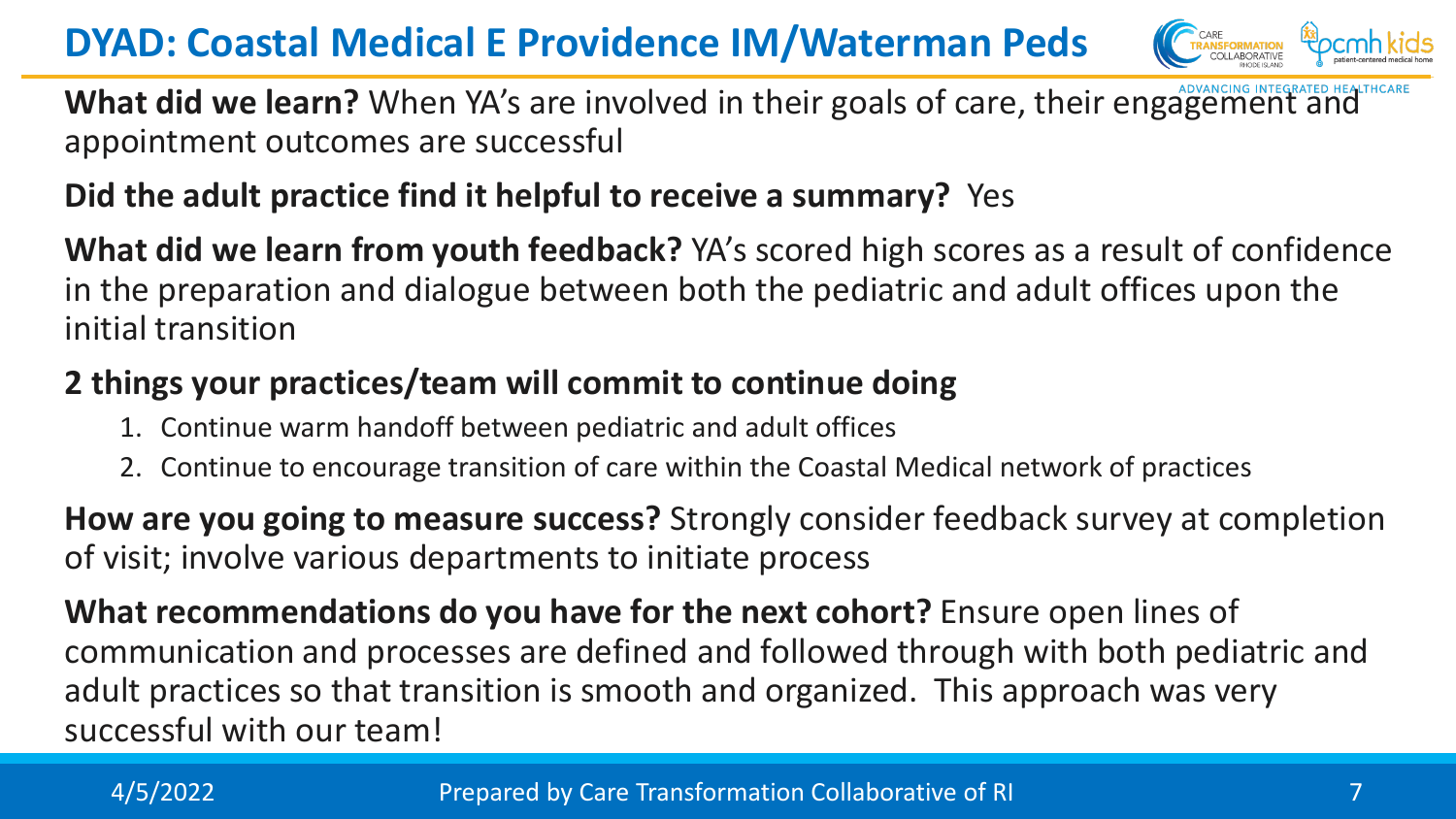### **DYAD: Coastal Medical NBP/EGPC**



What did we learn? Learned a lot, communication with pedi/adult office has been very helpful, ya know what to expect; telehealth very helpful (especially those with anxiety) give ya expectations of adult practice; pedi office can reassure patients transferring that they will continue with same level of care

**Did the adult practice find it helpful to receive a summary?** Yes, shared eCW;NBP includes specific info on cover pg.

**What did we learn from youth feedback?** They don't like doing surveys (MA called 4 ya, ended up talking to mother of special needs patient, other patients – no answers – will try to call again)

#### **2 things your practices/team will commit to continue doing?**

- 1. EG doing better job of finding/retaining referred patients (possibly send a letter); be creative with communication; call patient first to confirm phone number belongs to ya;
- 2. pedi practice will also make efforts to ensure correct contact info is up to date; efforts to keep problem list up to date with subspecialist indicated; continue to use cover sheet, problem list, immunization, most recent appointments listed – makes it easier for adult practice

**How are you going to measure success?** Patient shows up for first appointment; have patients continue to show up and use process with patients going forward; Pedi – keep track of transition to adult provider (note where they are going when making patient "inactive" – keep this via a telephone encounter – name it "transition"); increased awareness and communication

**What recommendations do you have for the next cohort?** Think about script before doing Telehealth visit; and expectations of roles; work on policy for payment for both providers for telehealth; Pedi – starting communication with patients at a younger age;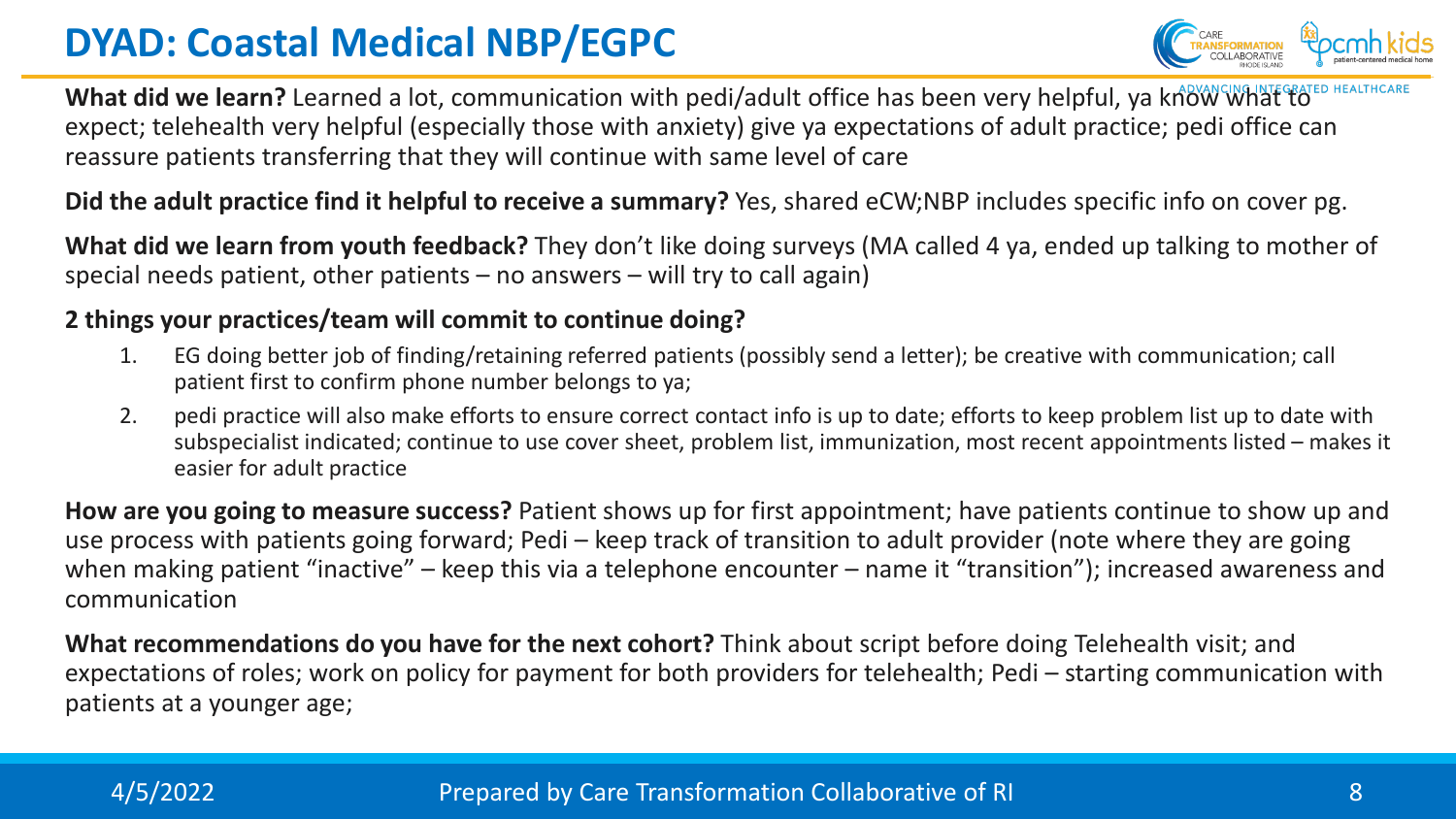

**ADVANCING INTEGRATED HEALTHCAR** 

## **Tips for increasing show rates and engagement**

#### **Discussion: What other strategies are being used to increase show rates?**

#### **From the practices**

- Text messages/reminder calls. We would be interested in finding out if other practices have used incentives for this purpose.
- 1) we have added to the Transition Template a discussion of importance of keeping first appointment 2) reminder call of adult appointment by pediatric practice 3) NHP has incentives for kept well visits for patients (gift cards) will look in to this as being a possibility to encourage keeping the first appointment.
- Consistent reach-out to patients and families. Sadly, there is only so much a smaller practice can do in these circumstances.
- All YA's were seen for their appointments; there were zero no shows. We believe YA's kept their scheduled appointments as a result of initial outreach and engagement between offices and YA.
- EG is under 4% for no show rates; EG is reaching out in person to patients; consider using text messages for reminders (google voice); encourage portal reminders

#### **Other suggestions shared**

- Suggesting youths take pictures of their appointments
- Suggesting Youths use alarms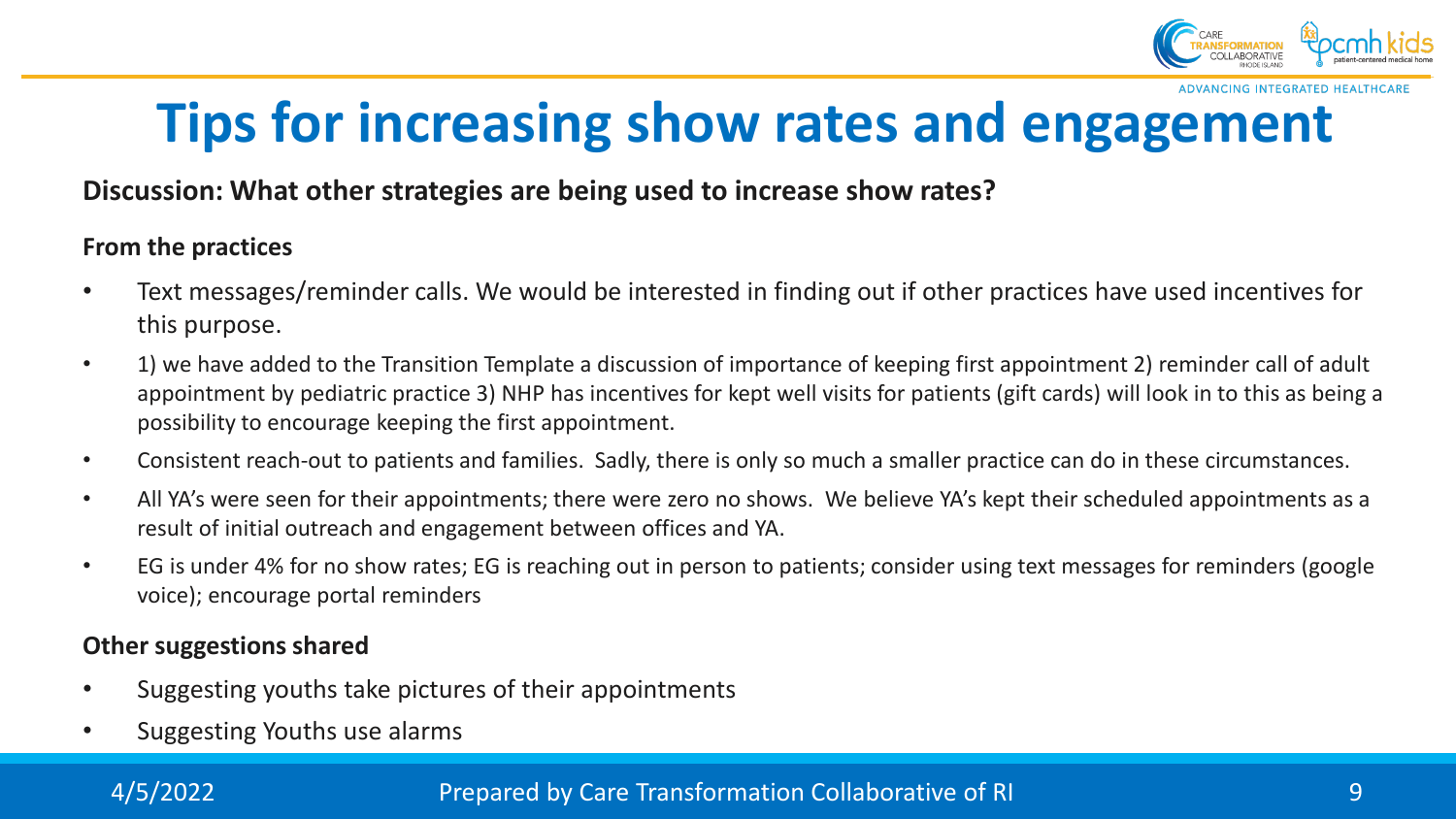

### **ADVANCING INTEGRATED HEALTHCAR Results from Youth Surveys: 17 received from 3 dyads**

| DID YOUR PAST PEDIATRIC DOCTOR OR OTHER HEALTH CARE PROVIDER                                                                                             |                  |  |  |
|----------------------------------------------------------------------------------------------------------------------------------------------------------|------------------|--|--|
| Explain the transition process in a way that you could understand?                                                                                       | <b>100% Yes</b>  |  |  |
| Give you a chance to speak with them alone during visits?                                                                                                | <b>100% Yes</b>  |  |  |
| Explain the changes that happen in health care starting at age 18 (e.g., changes in privacy,<br>consent, access to health records, or making decisions)? | <b>100% Yes</b>  |  |  |
| Create and share your medical summary with you?                                                                                                          | <b>82.4%Yes</b>  |  |  |
| Help you find a new adult doctor or other health care provider to move to?                                                                               | <b>100% Yes</b>  |  |  |
| DID YOUR NEW ADULT DOCTOR OR OTHER HEALTH CARE PROVIDER                                                                                                  |                  |  |  |
| Address any of your concerns about your move to a new practice/doctor?                                                                                   | 88.24% Yes       |  |  |
| Give you guidance about their approach to accepting & partnering with new young adults?                                                                  | 88.24% Yes       |  |  |
| Explain how to reach the office online or by phone for medical information, test results, medical<br>records, or appointment information?                | <b>94.1% Yes</b> |  |  |
| • Overall, how ready did you feel to move to a new adult doctor? 88.24% "Very"; 11.76% "Somewhat"                                                        |                  |  |  |

A/5/2022 **Prepared by Care Transformation Collaborative of RI 10**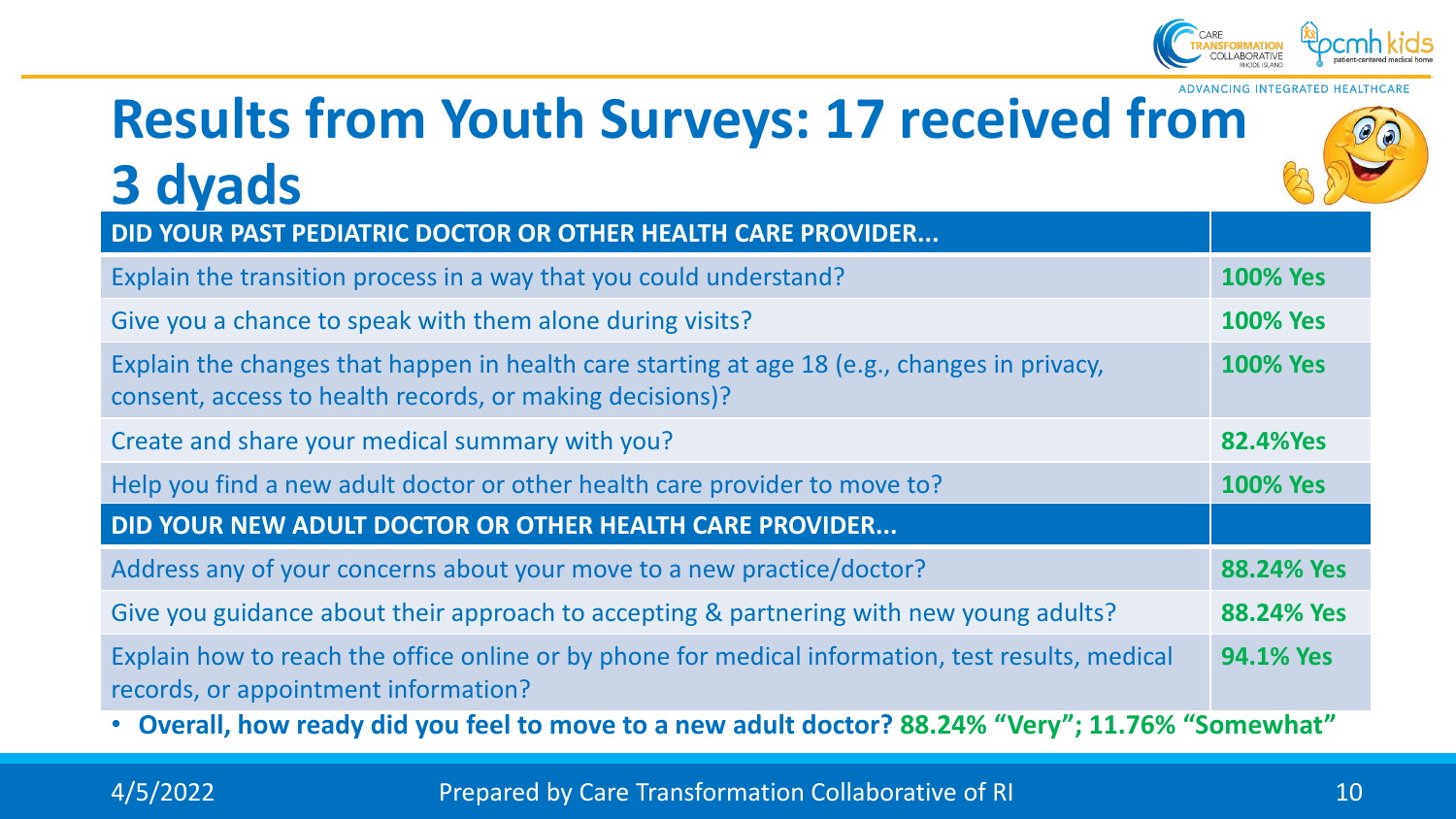

ADVANCING INTEGRATED HEALTHCARE

# **Practice Assessments**





A/5/2022 **Prepared by Care Transformation Collaborative of RI** 11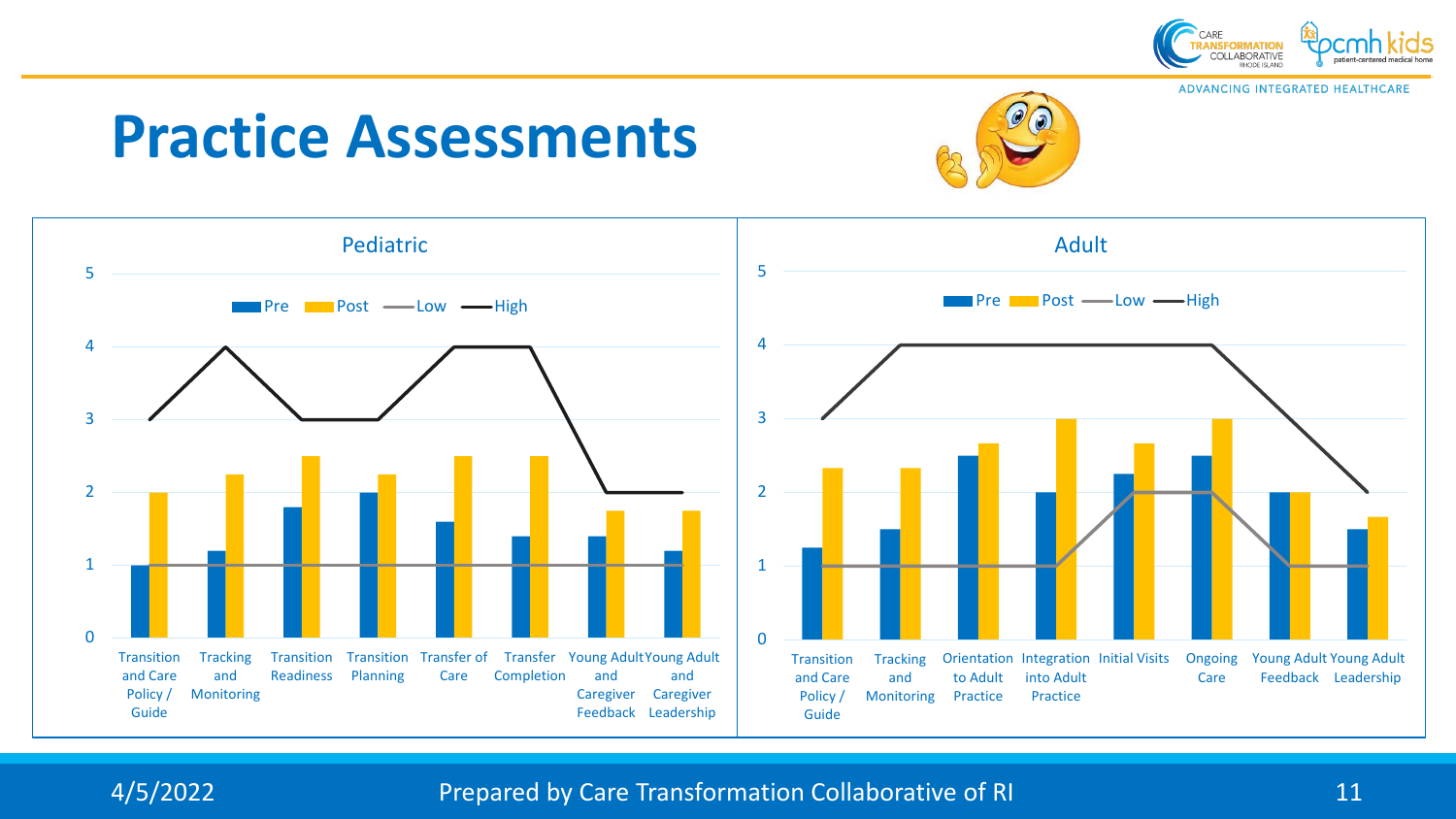

**ADVANCING INTEGRATED HEALTHCA** 

## **Making Your Case to Your System Billers/Payors**

- Data and stories are key:
	- How many transition-aged youth and young adults, ages 14-25, do you serve?
		- Who are their major payers?
	- Obtain stories from parents and young adults about their concerns and experiences around HCT, including the positive feedback you have received.
	- Figure out exactly what HCT services you offer:
		- Transition readiness assessment, self-care skill building, prep/updating of medical summary and emergency care plan, preparation of transfer package, identification of adult PCPs and specialists, outreach to reduce loss to follow-up, joint telehealth transition visit, consultation with adult clinicians
	- Is your practice/system billing for these services; are payers reimbursing for them?
	- Advocate with your state AAP/AAFP/ACP chapters.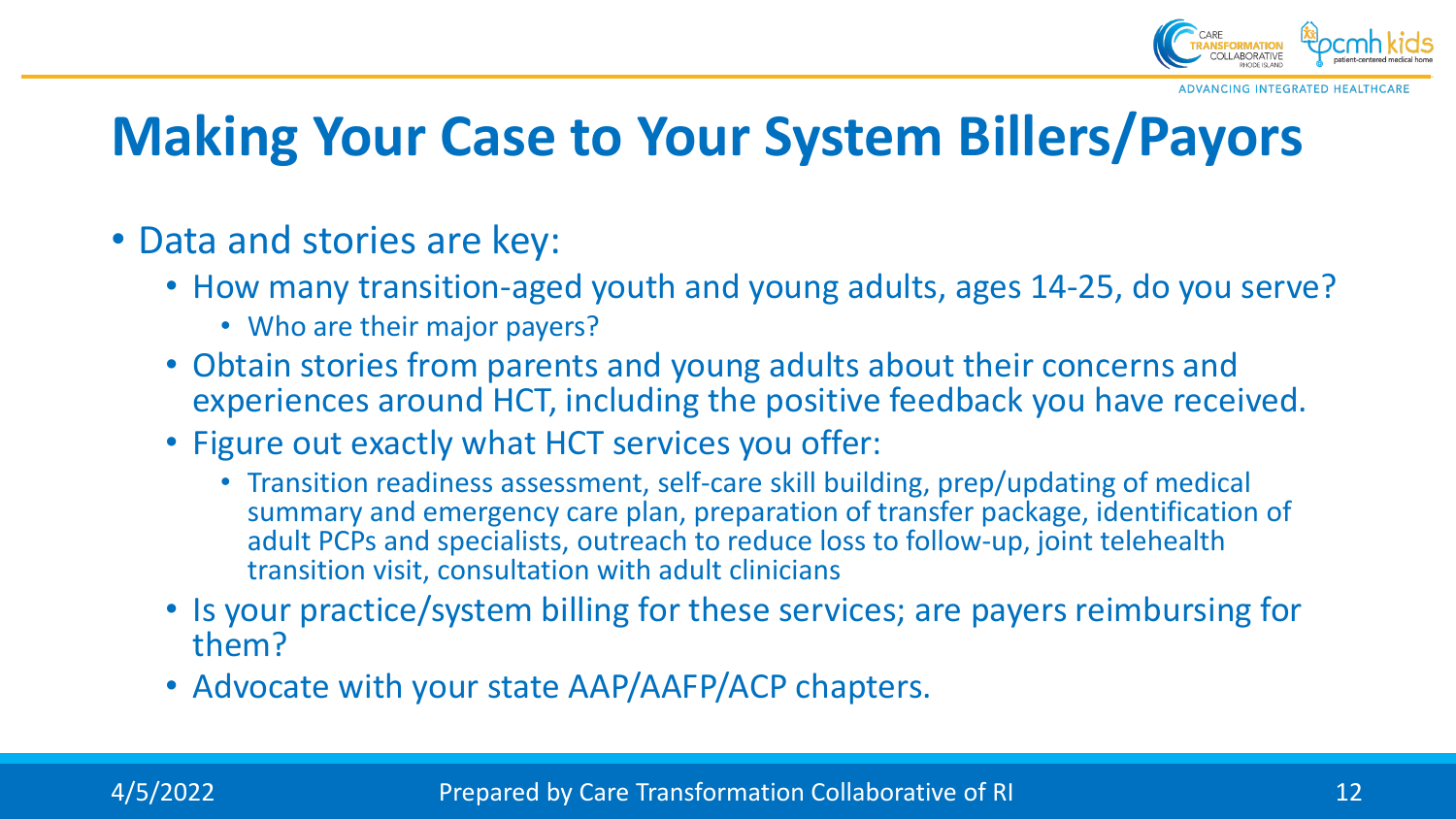# **Crosswalk to Codes**

- **Transition readiness assessment** annually Use health risk assessment code (96160).
- **Self-care skill-building** as part of routine preventive and chronic care Use E/M codes (99202-99205, 99211-99215); ٠ no other option (unless using a standardized curriculum). For patients with chronic conditions, E/M codes work. For those without chronic condition, no options exist.
- Preparation/update of transition plan of care A few options: care plan oversight (99339, 99340), non-face-to-face ۰ prolonged services (99358, 99359), care management services (99490, 99439, 99491, 99487, 99489, G2064, G2065)
- Preparation/update of medical summary and emergency care plan Same as above ۰
- **Outreach** so transition-aged youth/young adults not lost to follow-up Care management services (99490, 99439,  $\bullet$ 99491, 99487, 99489)
- **Identification of adult clinicians** No options ٠
- Preparation of transfer package A few options: care plan oversight (99339, 99340), non-face-to-face prolonged  $\bullet$ services (99358, 99359), care management services (99490, 99439, 99491, 99487, 99489, G2064, G2065)
- **Communication/consultation** with adult clinician(s) interprofessional telephone/internet code (99446-99449, 99451, 99452) (Note: joint telehealth example in DC)



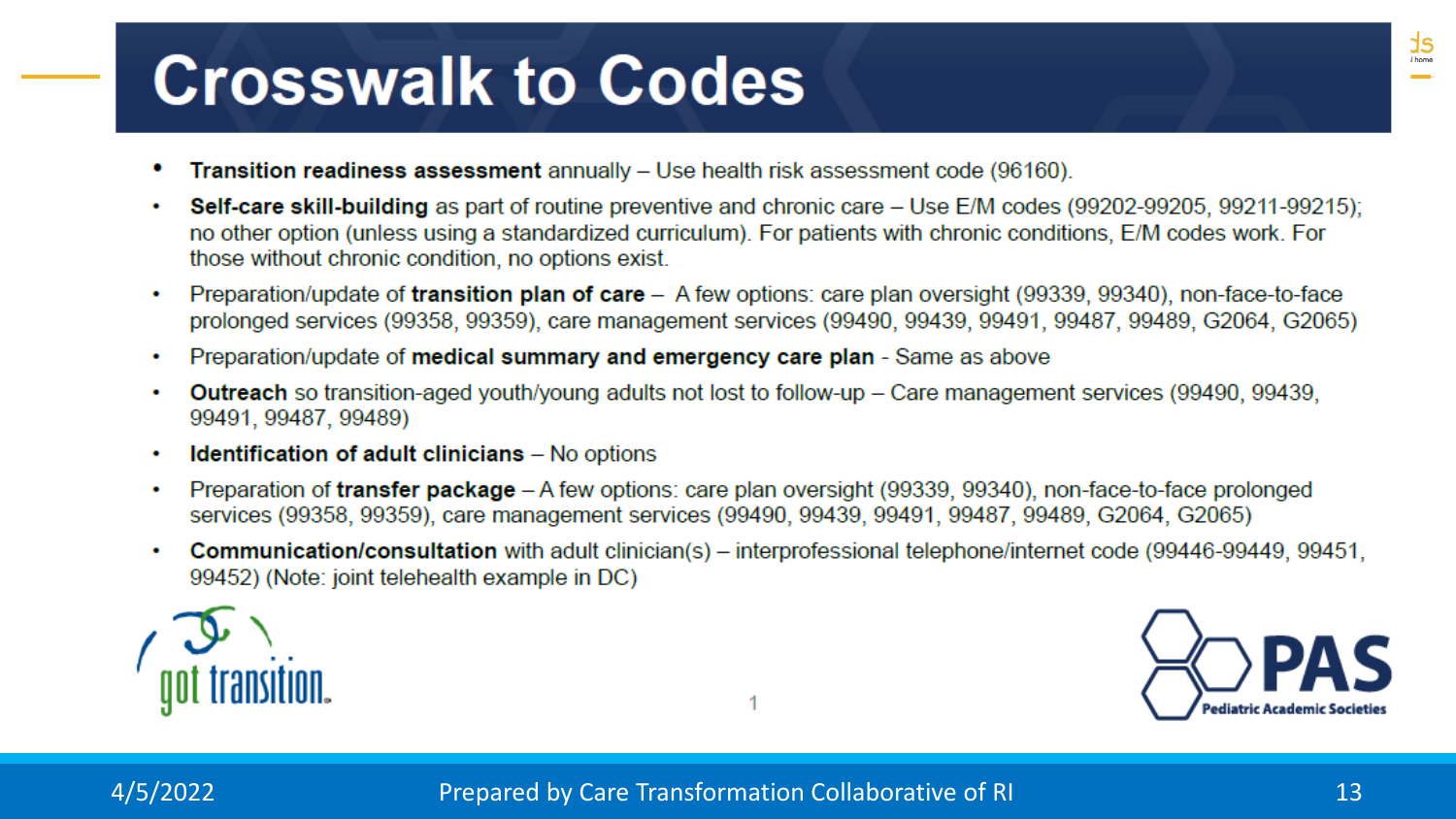

**ADVANCING INTEGRATED HEALTHCAR** 

## **You've made it through the program; now what? Ideas for celebrating and sustaining efforts**

- Opportunity for practices to continue transfer efforts and expand
	- Quick Blurb for the patients involved in HTOC pilot showing the value of their efforts
	- System of Care wide expansion
	- Video?
	- Other?
- Launch another Call for Applications for next cohort
- Communicate more broadly to state agencies the success
- Work with health plans and Medicaid to discuss payment for HCT-related services and for providing more specificity about EPSDT transition anticipatory guidance.
- Other?